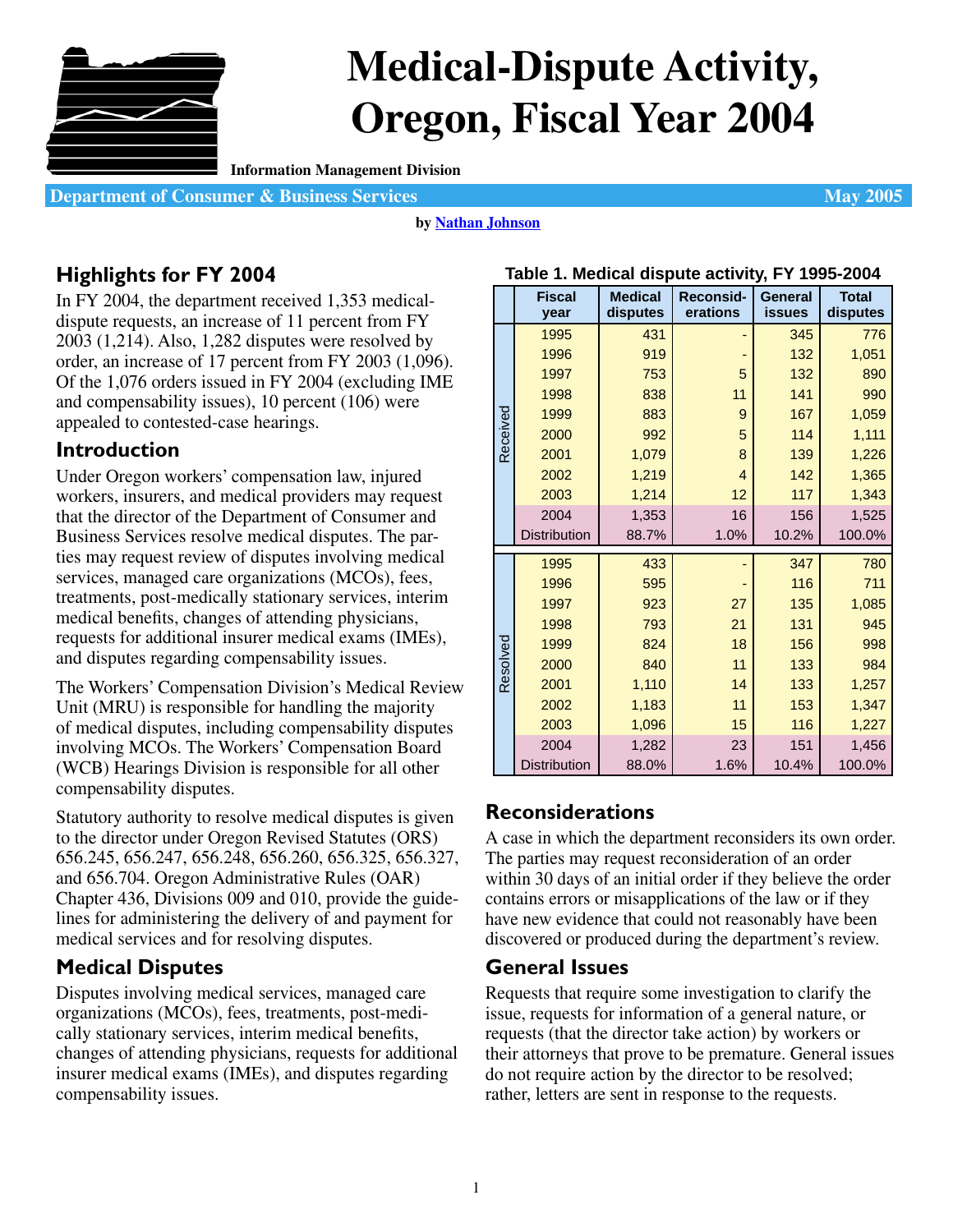## **Types of medical dispute issues**

*Medical service*: A dispute about the services to which a worker is entitled. This category was created in December 1996. Medical service disputes are the most common disputes.

*MCO*: A dispute about the actions of MCOs. MCOs must have an internal dispute resolution process, although they may choose to have the department resolve certain types of issues. MCO disputes come to the department either because the MCO does not have a resolution process for a particular type of issue or because the MCO's decision is being appealed. This category was created in October 1999.

*Fee*: A dispute between an insurer and provider regarding the amount of payment or non-payment for compensable medical services.

*Treatment*: A dispute in which a worker or an insurer claims that the medical provider's treatment is inappropriate, excessive, ineffectual, or in violation of the administrative rules.

*Post-medically stationary status*: A dispute that arises when a worker or a worker's attending physician requests approval for medical care after the worker is

#### **Table 2. Reconsiderations, FY 2004**

| Approved     |               |
|--------------|---------------|
| Upheld       | 9             |
| Modified     | $\mathcal{P}$ |
| Stipulation  |               |
| Reversed     |               |
| Disapproved  |               |
| Denied       | 10            |
| <b>Total</b> | 23            |

declared medically stationary. Requests many be for palliative and curative care, prescription medication or prosthetic devices, or services to monitor and care for medication or prosthetic devices. This category was created in September 2004; prior to that, this category was only used for palliative-care disputes.

*Interim medical benefits*: A dispute about the payment of medical services provided to the worker prior to the claim's initial acceptance or denial. This category was created in October 2002 in response to new legislation.

|          |                     |                           |                          |       |                | <b>MRU</b> medical disputes   |                            |                            |                                 | <b>Total</b>           | <b>WCB</b>          | <b>Total</b>         |
|----------|---------------------|---------------------------|--------------------------|-------|----------------|-------------------------------|----------------------------|----------------------------|---------------------------------|------------------------|---------------------|----------------------|
|          | <b>Fiscal year</b>  | <b>Medical</b><br>service | <b>MCO</b>               | Fee   | Treat-<br>ment | <b>Post-med</b><br>stationary | <b>Interim</b><br>benefits | <b>Change</b><br>physician | <b>Additional</b><br><b>IME</b> | <b>MRU</b><br>disputes | Compen-<br>sability | disputes<br>received |
|          | 1995                |                           |                          | 207   | 113            | 41                            |                            | 44                         | 26                              | 431                    |                     | 431                  |
|          | 1996                | $\boldsymbol{9}$          | $\blacksquare$           | 395   | 369            | 73                            |                            | 53                         | 20                              | 919                    |                     | 919                  |
|          | 1997                | 77                        | $\mathbf{1}$             | 317   | 243            | 63                            |                            | 37                         | 15                              | 753                    |                     | 753                  |
|          | 1998                | 423                       | ٠                        | 140   | 195            | 32                            |                            | 35                         | 13                              | 838                    |                     | 838                  |
| Received | 1999                | 533                       | 3                        | 34    | 212            | 48                            |                            | 33                         | 11                              | 874                    | 9                   | 883                  |
|          | 2000                | 325                       | 51                       | 72    | 120            | 164                           |                            | 23                         | 26                              | 781                    | 211                 | 992                  |
|          | 2001                | 382                       | 62                       | 160   | 115            | 148                           |                            | 24                         | 8                               | 899                    | 180                 | 1,079                |
|          | 2002                | 356                       | 127                      | 269   | 152            | 110                           |                            | 12                         | 10                              | 1,037                  | 182                 | 1,219                |
|          | 2003                | 419                       | 139                      | 158   | 160            | 60                            | 3                          | 16                         | 10                              | 965                    | 249                 | 1,214                |
|          | 2004                | 510                       | 223                      | 160   | 142            | 75                            | 5                          | 12                         | 9                               | 1,136                  | 217                 | 1,353                |
|          | <b>Distribution</b> | 37.7%                     | 16.5%                    | 11.8% | 10.5%          | 5.5%                          | 0.4%                       | 0.9%                       | 0.7%                            | 84.0%                  | 16.0%               | 100.0%               |
|          | 1995                |                           |                          | 218   | 106            | 42                            |                            | 41                         | 26                              | 433                    |                     | 433                  |
|          | 1996                |                           | -                        | 232   | 257            | 32                            |                            | 52                         | 22                              | 595                    |                     | 595                  |
|          | 1997                | 57                        | ٠                        | 426   | 285            | 101                           |                            | 40                         | 14                              | 923                    |                     | 923                  |
|          | 1998                | 356                       | $\overline{\phantom{0}}$ | 202   | 165            | 24                            |                            | 33                         | 13                              | 793                    |                     | 793                  |
| Resolved | 1999                | 482                       |                          | 35    | 228            | 36                            |                            | 34                         | 9                               | 824                    |                     | 824                  |
|          | 2000                | 373                       | 16                       | 56    | 138            | 103                           |                            | 28                         | 29                              | 743                    | 97                  | 840                  |
|          | 2001                | 358                       | 73                       | 131   | 123            | 207                           |                            | 24                         | $\overline{7}$                  | 923                    | 187                 | 1,110                |
|          | 2002                | 369                       | 108                      | 297   | 121            | 100                           |                            | 12                         | 9                               | 1,017                  | 166                 | 1,183                |
|          | 2003                | 401                       | 127                      | 154   | 143            | 71                            |                            | 17                         | 12                              | 925                    | 171                 | 1,096                |
|          | 2004                | 481                       | 193                      | 165   | 132            | 72                            | 4                          | 12                         | 9                               | 1,068                  | 214                 | 1,282                |
|          | <b>Distribution</b> | 37.5%                     | 15.1%                    | 12.9% | 10.3%          | 5.6%                          | 0.3%                       | 0.9%                       | 0.7%                            | 83.3%                  | 16.7%               | 100.0%               |

## **Table 3. Medical dispute activity by issue, FY 1995-2004**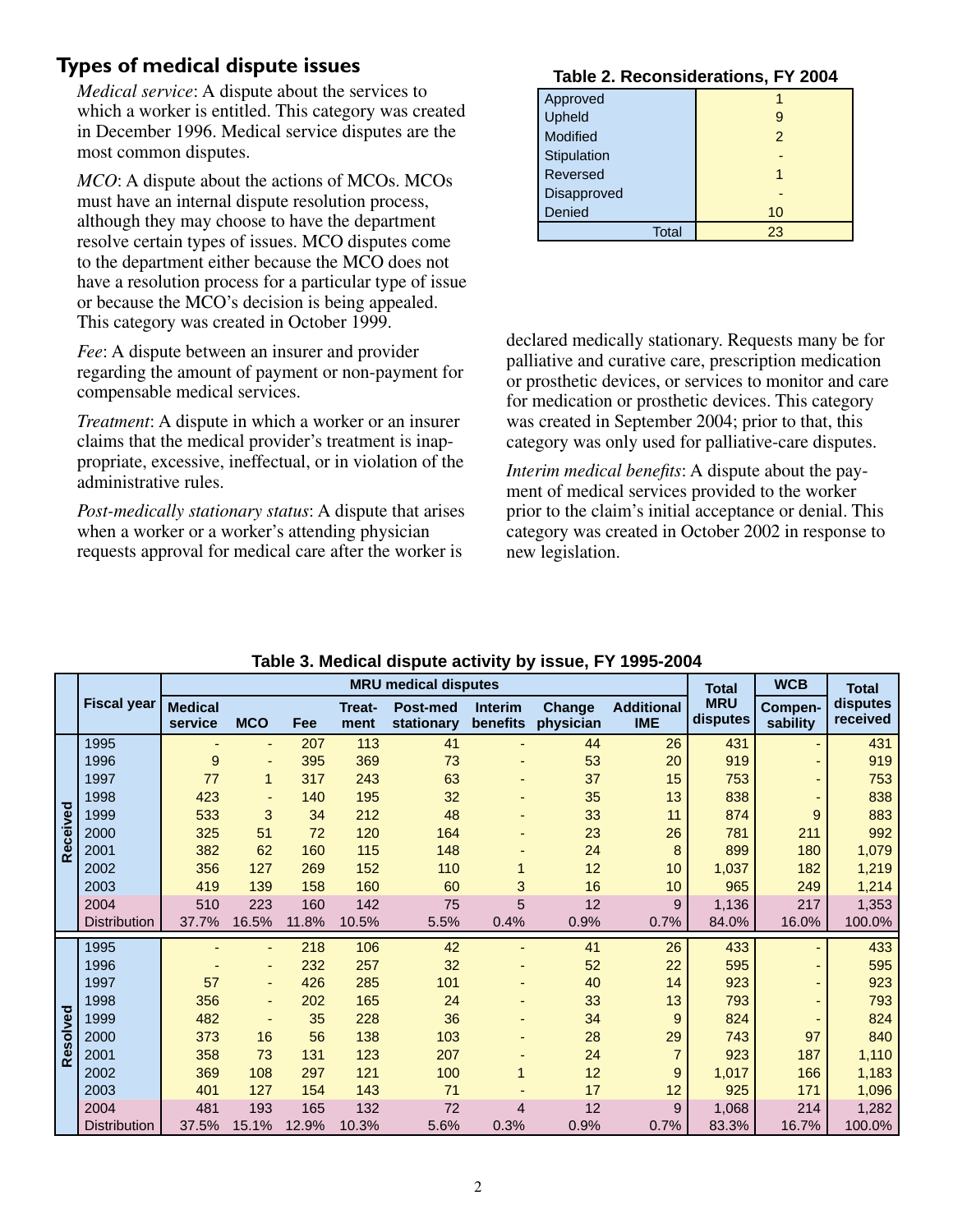*Change of attending physician*: A dispute that arises when a worker requests a change of attending physician beyond the two changes allowed in statute.

*Additional IME*: A dispute that arises when an insurer requests that a worker undergo an insurer medical exam beyond the three allowed in statute.

*Compensability*: A dispute regarding the compensability of the underlying medical condition or the causal relationship between the accepted condition and the medical service. Compensability disputes are resolved by WCB, except for those involving MCOs which are resolved by MRU. These disputes are resolved by a hearings order before any other disputed medical issues are addressed. MRU transferred responsibility for compensability disputes to the Hearings Division in October 1999. Prior to a legislative change in 1999, compensability disputes were categorized as medical-service disputes.

## **Types of medical dispute outcomes**

*Approved*: An order that approves payment to providers, post-medically-stationary care, the medical provider's treatment, or an additional change of attending physician or an additional IME. When an additional change of attending physician or an additional IME is allowed, it is considered "Approved."

*Facilitated*: An order in which MRU facilitates a partial agreement between the parties, but at least one issue is not resolved by agreement.

*Disapproved*: An order that disapproves payment to providers, post-medically-stationary care, the medical provider's treatment, or an additional change of attending physician or an additional IME.

|                     |                  | <b>WCB</b>                | <b>Total</b> |      |                       |                        |                            |                            |                                 |                          |                      |
|---------------------|------------------|---------------------------|--------------|------|-----------------------|------------------------|----------------------------|----------------------------|---------------------------------|--------------------------|----------------------|
|                     | <b>Requestor</b> | <b>Medical</b><br>service | <b>MCO</b>   | Fee  | <b>Treat-</b><br>ment | Post-med<br>stationary | <b>Interim</b><br>benefits | <b>Change</b><br>physician | <b>Additional</b><br><b>IME</b> | Compen-<br>sability      | disputes<br>received |
|                     | Worker           | 258                       | 171          | 16   | 93                    | 59                     | 3                          | 11                         |                                 | 203                      | 815                  |
|                     | Provider         | 240                       | 50           | 140  | 16                    | 15                     | 2                          | $\overline{\phantom{0}}$   | $\overline{\phantom{0}}$        | 8                        | 471                  |
| Count               | Insurer          | 9                         | 1            |      | 33                    | 1                      | $\overline{\phantom{0}}$   |                            | 8                               | 6                        | 60                   |
|                     | Department       | 3                         |              | 3    | -                     |                        |                            |                            | $\overline{\phantom{0}}$        | -                        |                      |
|                     | Total            | 510                       | 223          | 160  | 142                   | 75                     | 5                          | 12                         | 9                               | 217                      | 1,353                |
|                     | Worker           | 51%                       | 77%          | 10%  | 65%                   | 79%                    | 60%                        | 92%                        | 11%                             | 94%                      | 60%                  |
|                     | Provider         | 47%                       | 22%          | 88%  | 11%                   | 20%                    | 40%                        |                            | $\overline{\phantom{0}}$        | 4%                       | 35%                  |
| <b>Distribution</b> | Insurer          | 2%                        | 0%           | 1%   | 23%                   | 1%                     | $\overline{\phantom{0}}$   | 8%                         | 89%                             | 3%                       | 4%                   |
|                     | Department       | 1%                        | 0%           | 2%   | -                     | ۰                      | $\overline{\phantom{0}}$   |                            | -                               | $\overline{\phantom{0}}$ | 1%                   |
|                     | Total            | 100%                      | 100%         | 100% | 100%                  | 100%                   | 100%                       | 100%                       | 100%                            | 100%                     | 100%                 |

#### **Table 4. Medical dispute activity by requestor and issue, FY 2004**

**Table 5. Medical dispute outcomes by issue, FY 2004**

|                     |                             |                |                | <b>MRU Disputes</b>   |                        | <b>Total MRU</b>           |                               | <b>WCB</b>                      | <b>Total</b>  |                   |                     |                      |
|---------------------|-----------------------------|----------------|----------------|-----------------------|------------------------|----------------------------|-------------------------------|---------------------------------|---------------|-------------------|---------------------|----------------------|
| <b>Outcomes</b>     | <b>Medical</b><br>service * | <b>MCO</b>     | Fee            | <b>Treat-</b><br>ment | Post-med<br>stationary | <b>Interim</b><br>benefits | <b>Change of</b><br>physician | <b>Additional</b><br><b>IME</b> | Out-<br>comes | Distri-<br>bution | Compen-<br>sability | disputes<br>resolved |
| Approved            | 115                         | 45             | 78             | 46                    | 17                     |                            | 8                             | 5                               | 314           | 29.4%             | ٠                   | 314                  |
| Facilitated         | 155                         | $\overline{7}$ | 25             | 6                     | 6                      | $\overline{2}$             |                               |                                 | 203           | 19.0%             |                     | 204                  |
| Disapproved         | 60                          | 103            | $\overline{7}$ | 27                    | 22                     |                            | $\overline{2}$                | $\overline{2}$                  | 224           | 21.0%             | -                   | 224                  |
| Partially approved  | 18                          | 11             | 6              | $\overline{2}$        | 3                      | -                          | -                             | 1                               | 41            | 3.8%              |                     | 42                   |
| Stipulation         | 59                          | 6              | 21             | 4                     | 6                      |                            |                               | $\overline{\phantom{a}}$        | 96            | 9.0%              | 105                 | 201                  |
| <b>Transfer</b>     |                             |                |                | 3                     | -                      |                            |                               | $\overline{\phantom{a}}$        | 3             | 0.3%              |                     | $\overline{4}$       |
| Causally related    |                             |                |                |                       |                        |                            |                               |                                 |               |                   | 19                  | 19                   |
| Causally unrelated  |                             |                |                |                       |                        |                            |                               | $\overline{\phantom{a}}$        |               |                   | 17                  | 17                   |
| <b>Dismissed</b>    | 73                          | 21             | 28             | 44                    | 18                     |                            | 4                             | $\overline{\phantom{a}}$        | 186           | 17.4%             | 70                  | 256                  |
| Count               | 481                         | 193            | 165            | 132                   | 72                     | 4                          | 12                            | 9                               | 1.068         | 100.0%            | 214                 | 1,282                |
| <b>Distribution</b> | 37.5%                       | 15.1%          | 12.9%          | 10.3%                 | 5.6%                   | 0.3%                       | 0.9%                          | 0.7%                            | 83.3%         |                   | 16.7%               | 100.0%               |

\* One medical-service dispute under deferral.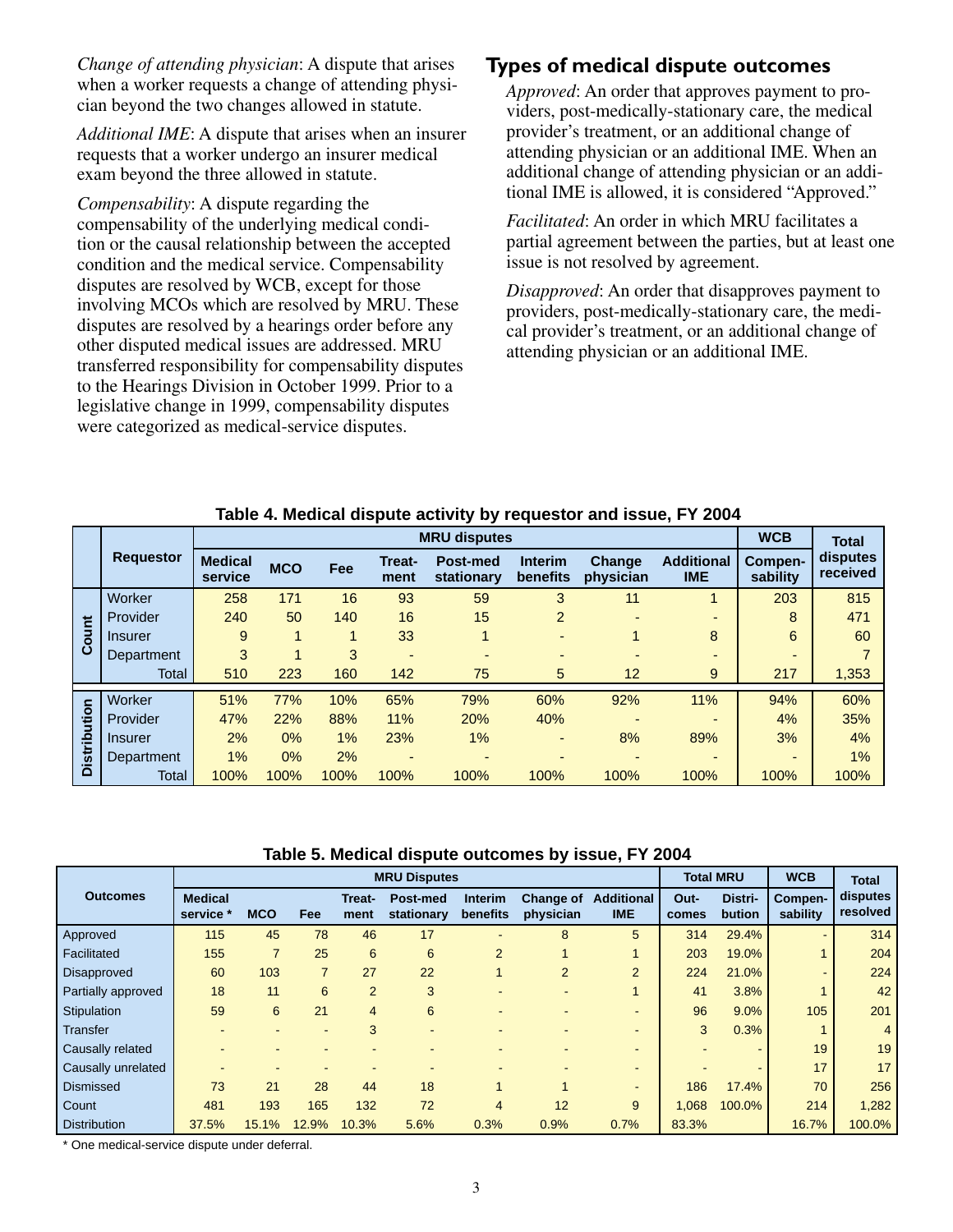*Partially approved*: An order that approves part, but not all, of the request for additional payments to providers, post-medically stationary care, or the medical provider's treatment.

*Stipulation*: A written agreement between the parties, reached through MRU's alternative-dispute-resolution process.

*Transfer*: An MRU order that transfers responsibility of disputes involving compensability-only issues to WCB Hearings Division.

*Causally related* and *Causally unrelated*: Orders used by the Hearings Division when determining the compensability of the underlying medical condition or the causal relationship between the accepted condition and the medical service.

*Dismissed*: An order that dismisses a medical dispute request, usually because the issue has been withdrawn by the requesting party.

## **Average processing days**

A portion of the processing time is spent clarifying the issue and developing the record. Additional time can be attributed to the involvement of outside physician reviewers. These reviewers or panels of reviewers are appointed by the department to review the appropriateness of disputed treatments, medical services, or palliative care. Processing time is the length of time between the date the department receives the request letter and the date the order is issued.

Because all compensability disputes, except those involving MCOs, are handled by WCB, MRU's figures are shown separately before being added to the total, which includes WCB's figures.

| <b>Medical dispute issues</b> | <b>Number</b>   | Average<br>days | <b>Number with</b><br>physician review | <b>Percent with</b><br>physician review | Average<br>days * |
|-------------------------------|-----------------|-----------------|----------------------------------------|-----------------------------------------|-------------------|
| <b>Medical service</b>        | 481             | 78              |                                        | 0.0%                                    | 40                |
| <b>MCO</b>                    | 194             | 103             | 53                                     | 27.3%                                   | 42                |
| <b>Fee</b>                    | 165             | 61              |                                        |                                         |                   |
| Treatment                     | 135             | 99              | 53                                     | 39.3%                                   | 42                |
| Post-med stat                 | 72              | 116             | 4                                      | 5.6%                                    | 37                |
| Interim benefits              | $\overline{4}$  | 131             |                                        |                                         |                   |
| Change of physician           | 12 <sup>2</sup> | 84              |                                        |                                         |                   |
| <b>Additional IME</b>         | 9               | 37              |                                        |                                         |                   |
| <b>MRU</b> issues             | 1,072           | 85              | 111                                    | 10.4%                                   | 41                |
| Compensability                | 217             | 250             |                                        |                                         |                   |
| All issues                    | 1.289           | 113             | 111                                    | 8.6%                                    | 41                |
| <b>Reconsiderations</b>       | 16              | 17              |                                        |                                         |                   |
| General requests              | 151             | 52              |                                        | 0.7%                                    | 41                |

**Table 6. Average processing days for orders, FY 2004**

\* Processing time for a physician review is the time from the date the department establishes an outside review to the date the department receives the outside review's report.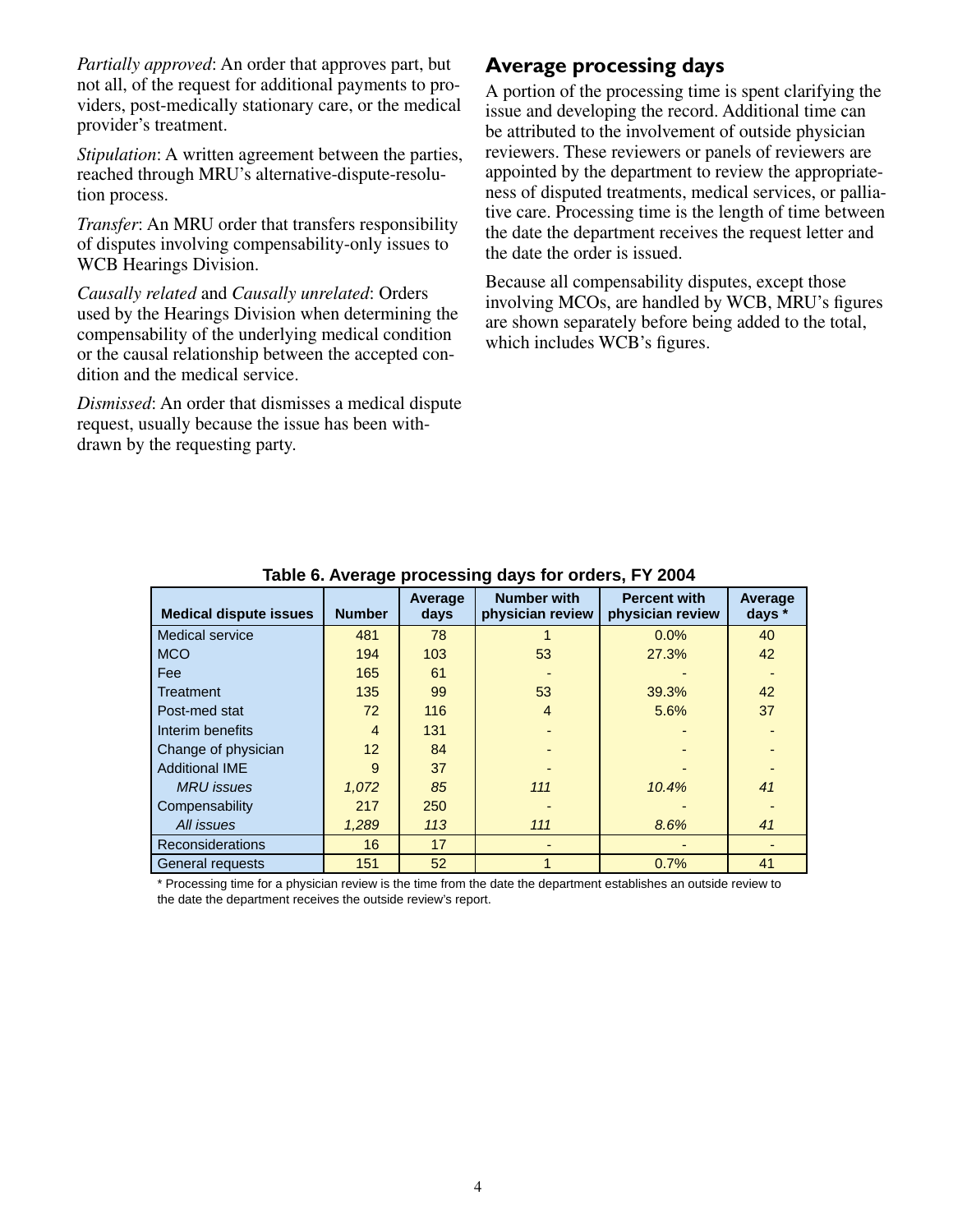# **Appeals of orders**

Orders from disputed and reconsidered issues, other than IMEs and compensability, can be appealed through contested case hearings. Parties have 30 days in which to appeal an MRU order. (IME orders and compensability orders are appealed to the Hearings

Division.) Prior to August 1, 1999, hearings officers were under the director's jurisdiction, they have since become part of a centralized hearings panel in the Oregon Employment Department.

|                     | <b>Medical</b><br>service | <b>MCO</b>     | <b>Fee</b>               | Treat-<br>ment | Post-med<br>stationary   | <b>Interim</b><br>benefits | <b>Change</b><br>physician | <b>Total</b><br>orders |                     |
|---------------------|---------------------------|----------------|--------------------------|----------------|--------------------------|----------------------------|----------------------------|------------------------|---------------------|
| <b>Orders</b>       | 408                       | 130            | 154                      | 147            | 71                       |                            | 17                         | 927                    |                     |
| Number appealed     | 22                        | 22             | 3                        | 25             | 6                        |                            | 2                          | 80                     |                     |
| <b>Distribution</b> | 5.4%                      | 16.9%          | 1.9%                     | 17.0%          | 8.5%                     | $\overline{\phantom{0}}$   | 11.8%                      | 8.6%                   |                     |
| Outcome of appeals  |                           |                |                          |                |                          |                            |                            | <b>Appeals</b>         | <b>Distribution</b> |
| Affirmed            | 10                        | 8              |                          | 10             |                          |                            | -                          | 29                     | 38.7%               |
| Reversed            | $\overline{2}$            | $\mathbf{1}$   | $\overline{2}$           | $\overline{2}$ |                          |                            | $\overline{\phantom{0}}$   | 8                      | 10.7%               |
| Partial             | $\overline{2}$            |                | $\overline{\phantom{0}}$ |                |                          |                            |                            | $\overline{2}$         | 2.7%                |
| Stipulation         |                           |                |                          | 1              | $\overline{\phantom{0}}$ |                            | $\blacksquare$             | 2                      | 2.7%                |
| Remand/other        | 1                         |                | $\overline{\phantom{0}}$ |                | $\overline{\phantom{0}}$ |                            | $\blacksquare$             | 2                      | 2.7%                |
| Dismissed/withdrawn | 7                         | 8              | $\overline{\phantom{a}}$ | 11             | 4                        | $\overline{\phantom{a}}$   | $\overline{2}$             | 32                     | 42.7%               |
|                     |                           |                |                          |                |                          |                            |                            |                        | 100.0%              |
| Pending             |                           | $\overline{4}$ | $\overline{\phantom{a}}$ |                | ٠                        |                            | ٠                          | $5\phantom{.0}$        |                     |
| Number appealed     | 22                        | 22             | 3                        | 25             | 6                        |                            | $\overline{2}$             | 80                     |                     |

#### **Table 7. Appeals of orders by outcome and issue, FY 2003**

Note: In this table, reconsidered issues are included with the original disputed issue.

|                     | <b>Medical</b><br>service | . .<br><b>MCO</b>        | Fee                      | Treat-<br>ment           | Post-med<br>stationary   | <b>Interim</b><br>benefits | <b>Change</b><br>physician | <b>Total</b><br>orders |                     |
|---------------------|---------------------------|--------------------------|--------------------------|--------------------------|--------------------------|----------------------------|----------------------------|------------------------|---------------------|
| <b>Orders</b>       | 484                       | 203                      | 165                      | 135                      | 72                       | $\overline{4}$             | 13                         | 1,076                  |                     |
| Number appealed     | 29                        | 33                       | 18                       | 17                       | 8                        | $\overline{\phantom{0}}$   |                            | 106                    |                     |
| <b>Distribution</b> | 6.0%                      | 16.3%                    | 10.9%                    | 12.6%                    | 11.1%                    |                            | 7.7%                       | 9.9%                   |                     |
| Outcome of appeals  |                           |                          |                          |                          |                          |                            |                            | <b>Appeals</b>         | <b>Distribution</b> |
| Affirmed            | 6                         | 10 <sup>°</sup>          |                          | 4                        | 3                        |                            | $\overline{\phantom{0}}$   | 23                     | 29.9%               |
| Reversed            | $\overline{2}$            | $\overline{\phantom{a}}$ | $\overline{2}$           |                          |                          |                            | $\overline{\phantom{0}}$   | 4                      | 5.2%                |
| Partial             |                           | $\overline{\phantom{0}}$ | $\blacksquare$           | $\overline{2}$           | $\blacksquare$           |                            | $\overline{\phantom{0}}$   | $\overline{2}$         | 2.6%                |
| Stipulation         | $\overline{2}$            | $\overline{\phantom{0}}$ | $\overline{\phantom{0}}$ | $\overline{\phantom{0}}$ | $\overline{\phantom{0}}$ | $\overline{\phantom{0}}$   | $\overline{\phantom{0}}$   | $\overline{2}$         | 2.6%                |
| Remand/other        | 5                         | 3                        |                          |                          | $\overline{\phantom{0}}$ |                            | $\overline{\phantom{0}}$   | 8                      | 10.4%               |
| Dismissed/withdrawn | 6                         | 14                       | 14                       | 3                        |                          |                            |                            | 38                     | 49.4%               |
|                     |                           |                          |                          |                          |                          |                            |                            |                        | 100.0%              |
| Pending             | 8                         | 6                        | $\overline{2}$           | 8                        | 5                        | ٠                          | ٠                          | 29                     |                     |
| Number appealed     | 29                        | 33                       | 18                       | 17                       | 8                        |                            |                            | 106                    |                     |

#### **Table 8. Appeals of orders by outcome and issue, FY 2004**

Note: In this table, reconsidered issues are included with the original disputed issue.